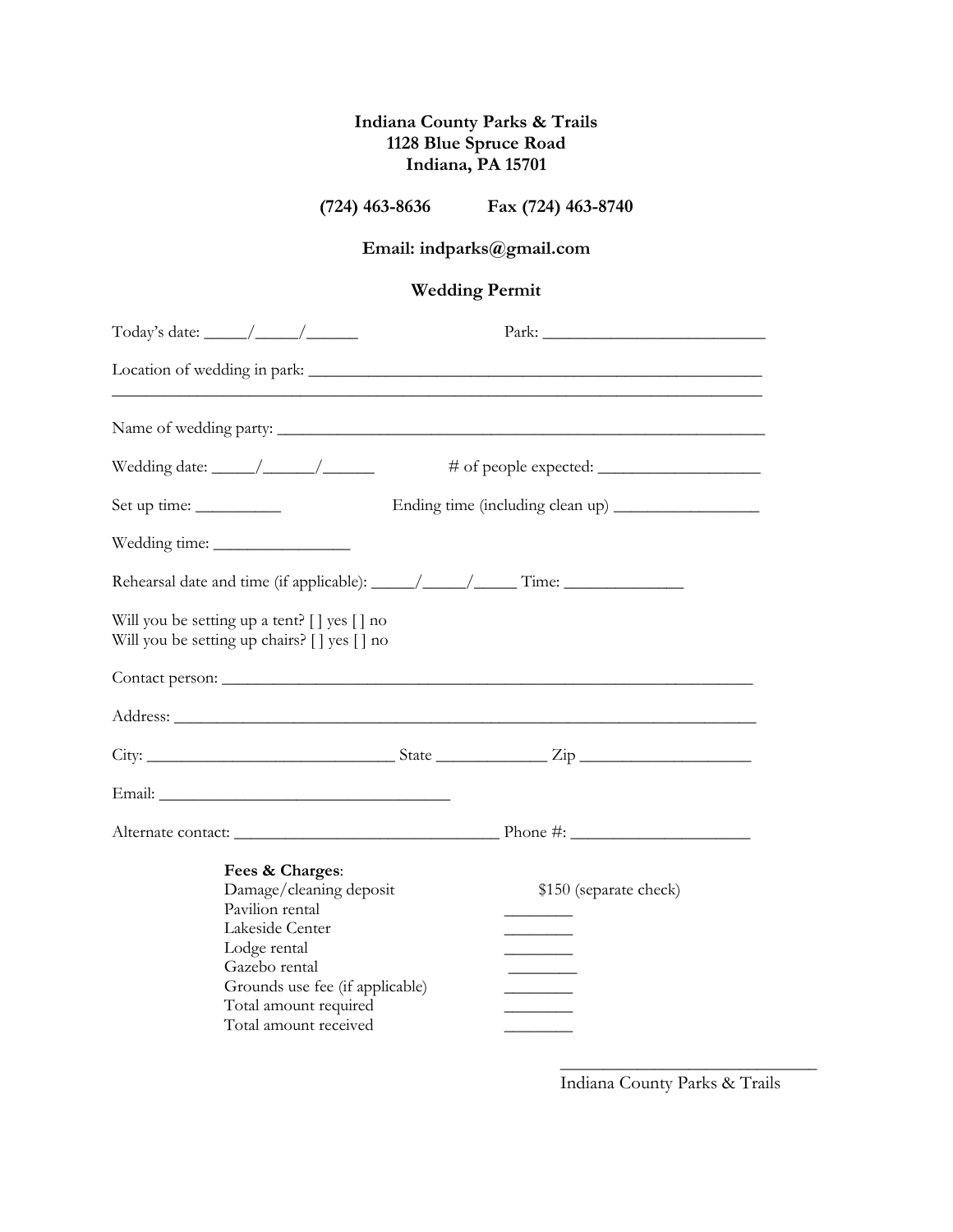#### **Outdoor Weddings in Indiana County Parks**

Having an outdoor wedding in the park can be a unique and memorable event. Our parks can provide a scenic backdrop to your special day. However, if you are planning a large wedding or an extensive reception after the wedding your event is better suited for a church, reception hall, country club or other large indoor facility. Our parks are more appropriate for small, intimate weddings of less than 80 people.

The weather is always a factor in planning an outdoor wedding. Be prepared for all conditions and plan accordingly.

We have established specific regulations regarding weddings in our parks which you should review carefully. These regulations were created to assist you with your event and to protect the park and other visitors who may also be using the park.

If you have specific questions or concerns about your wedding in the park please contact us at (724) 463-8636 or e-mail at indparks@gmail.com

#### **Park Regulations & Conditions for Weddings**

♦ Access for other park visitors must not be restricted or impeded. A Wedding Permit is authorization for your wedding to take place in the park and does not grant exclusive use of the entire park. It is recommended you schedule your wedding at a park lodge or less visited area of the park if you wish to increase the privacy of your event.

♦ A \$150 refundable damage/cleaning deposit must accompany all Wedding Permits. Other fees for the rental of lodge, pavilion or gazebo also apply. If you are only using the park grounds, but no park facilities, a \$25 grounds fee applies.

♦ Our park pavilions and lodges are normally booked in advance. Because of this busy schedule we are unable to allow access to pavilions or lodges for decorating or rehearsals the day prior to your rental. You can, however, guarantee access for decorating or rehearsals by renting the facility for two days rather than one.

♦ Available parking is limited and cannot be held exclusively for your group. Parking is permitted only in designated areas. Parking in lawn areas is not permitted without prior approval.

♦ Please schedule a sufficient amount of time to conduct the event including set-up and clean-up. No set-up time will be allowed prior to the start time on your permit. If you are planning a rehearsal practice please indicate this on your application. Rental rates for park lodges and pavilions apply to rehearsal practices.

♦ Wedding permits will not be issued if they would conflict with other park activities or events.